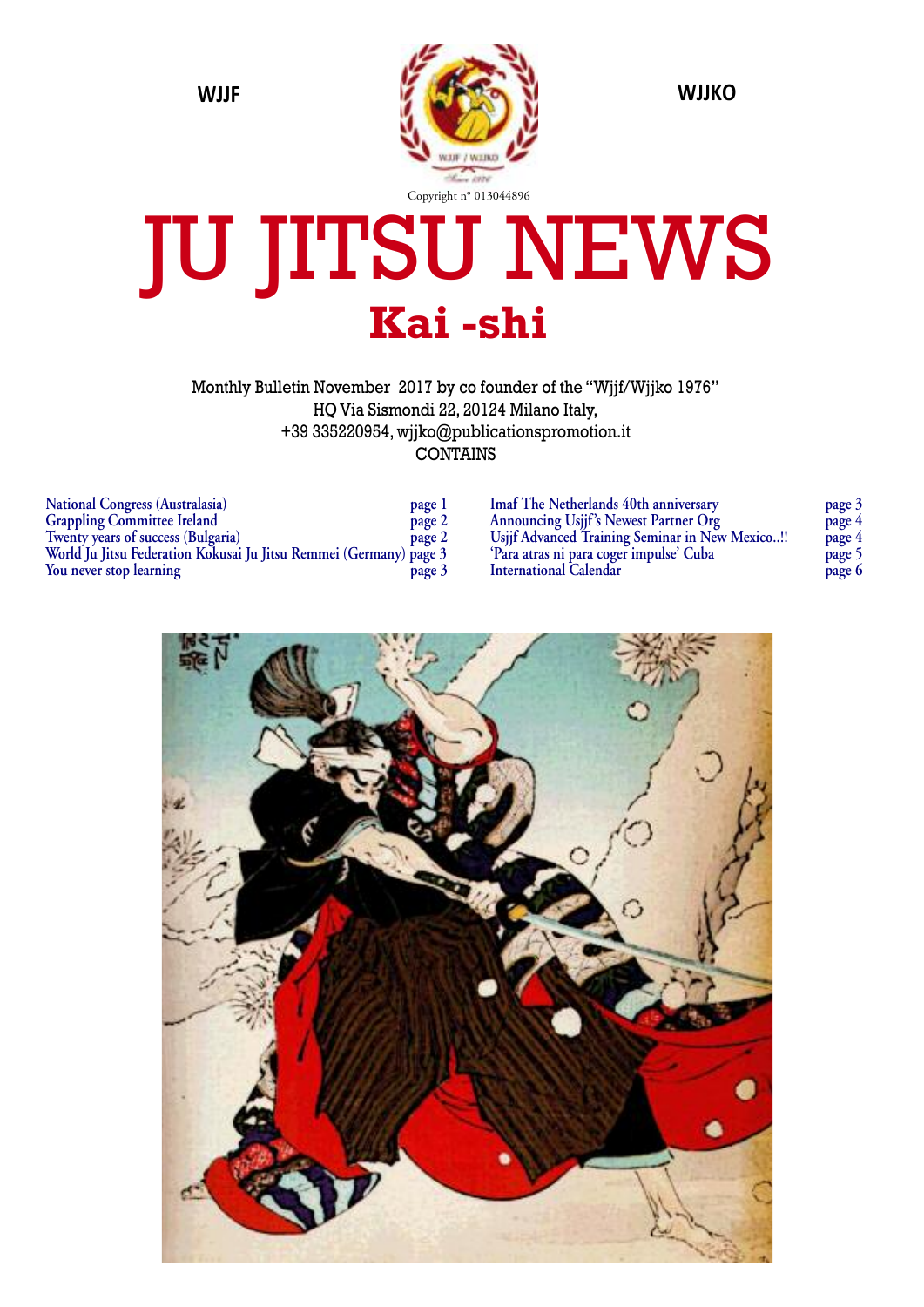



Wjjf/Wjjko member of Wjj Confederation, recognized by Tafisa (IOC) 25 OCTOBER 2013

#### **National Congress 4th-5th November 2017 - Brisbane – Queensland**

SUMMARY REPORT:

An action packed 2 FULL day event with over 80 participants that came from all around Australia for the National Congress in Brisbane. There were numerous Instructors and Guest Instructors, alongside as well the Visiting Guest Speakers.

On the first day training begun with our Wjjf-Wjjko Delegate Instructors Soke Tony Ball, Shihan Tom Bellamy, Shihan Michael Bradford, Shihan Domenico Puz, Shihan Tony Fernley, Hanshi Peter Pace, Sensei Lee-Anne Collier and Renshi Darren Miles. All teaching on rotational sessions to all, going from Ju-Jitsu, Ko-Budo and Aiki-Jitsu.

One of our Guest Instructor's Ross Cameron MMA/Grappling, was going through various grappling holds and submissions. All enjoyed learning extra variations to counters in their grappling skills, very valuable sessions.

Then at Midday our Special Guest Instructor Mark 'the Hammer' Haseman, former Ufc/Mma Veteran came along and was teaching everyone his winning techniques that he had successfully used during his competitive MMA career. Everyone enjoyed, especially the younger Generation as they we so uplifted and inspired in his successes.

Shihan Tom Bellamy Paramedic Veteran discussed about 'Dojo Safety' to all on general First Aid and also there was practical for all to know or revise.

Saturday evening at the Mon Komo Convention Centre, Redcliffe we had our formal Dinner/Presentation. Over 60 Members from around the Australasian

**HQ WJJKO/WJJF** VIA SISMONDI 22 - 20133 MILANO ITALY Tel. 0039 335220954 - 0039 02 97162878 - Fax 0039 02 89879982 e-mail: wjjko@publicationspromotion.it sito: www.publicationspromotion.it – WWW.WJJF-WJJKO.COM

region attend the WJJF-WJJKO formal dinner/presentation. Discussions were about the rapid growth and movement of the WJJF-WJJKO in the Australasian Region. Going from about the early years, present activeness, future goals and projects! Furthermore, Representatives and Delegates gave out speeches to all regarding the activeness and victories the Wjjf-Wjjko has done within 12 months since the success of the 'Convergence' in Adelaide, South Australia in 2016.

Excellent evening…Another success!

Sunday morning continued with our main Wjjf-Wjjko Instructors on rotation and finally we our last session as always was the 'Circle of Knowledge' were all enjoyed and amazed by all skills being demonstrated.

Soke Tony Ball our International Kobudo Ambassador went through sword techniques/drills and alongside him was Sensei Christophe Beurville assisting Soke with Iaido Katas for all to learn and practice.

Local Police Officer Sargent Peter Parkes gave out discussions about the 'Laws of Self-defence' and how they affect everyone and including the rapid changes of the law. Afterwards there was Q&A for all to as further questions regarding the current changes, very valuable information for all.

Finally Soke Tony Ball led the open discussion of 'Philosophies in the Arts', explaining how we must adapt this with our training and also sharing these teachings to our students as they are the next Generation.

At the closing of the event all the Instructors/Delegates gave their final speeches and were so amazed on how everyone performed over the 2 day weekend. So we all decided to give out 'Spirit Awards' to those who demonstrated true Budo

over the weekend. They went to Sub-Junior's - Jacob Werner and Millie LeRoy, Junior - Mikayla Dubsky-Smith and Senior - Ann-Maree Awad. Thank you to Visiting Instructor Tino Ceberano Hanshi for presenting the awards to the Juniors.

Congratulations to all…Keep the true Budo Spirit alive! This year's National Congress was a huge success with a lot of activities for all to be involved. We would like to thank all the Delegate Instructors, Guest Instructors,

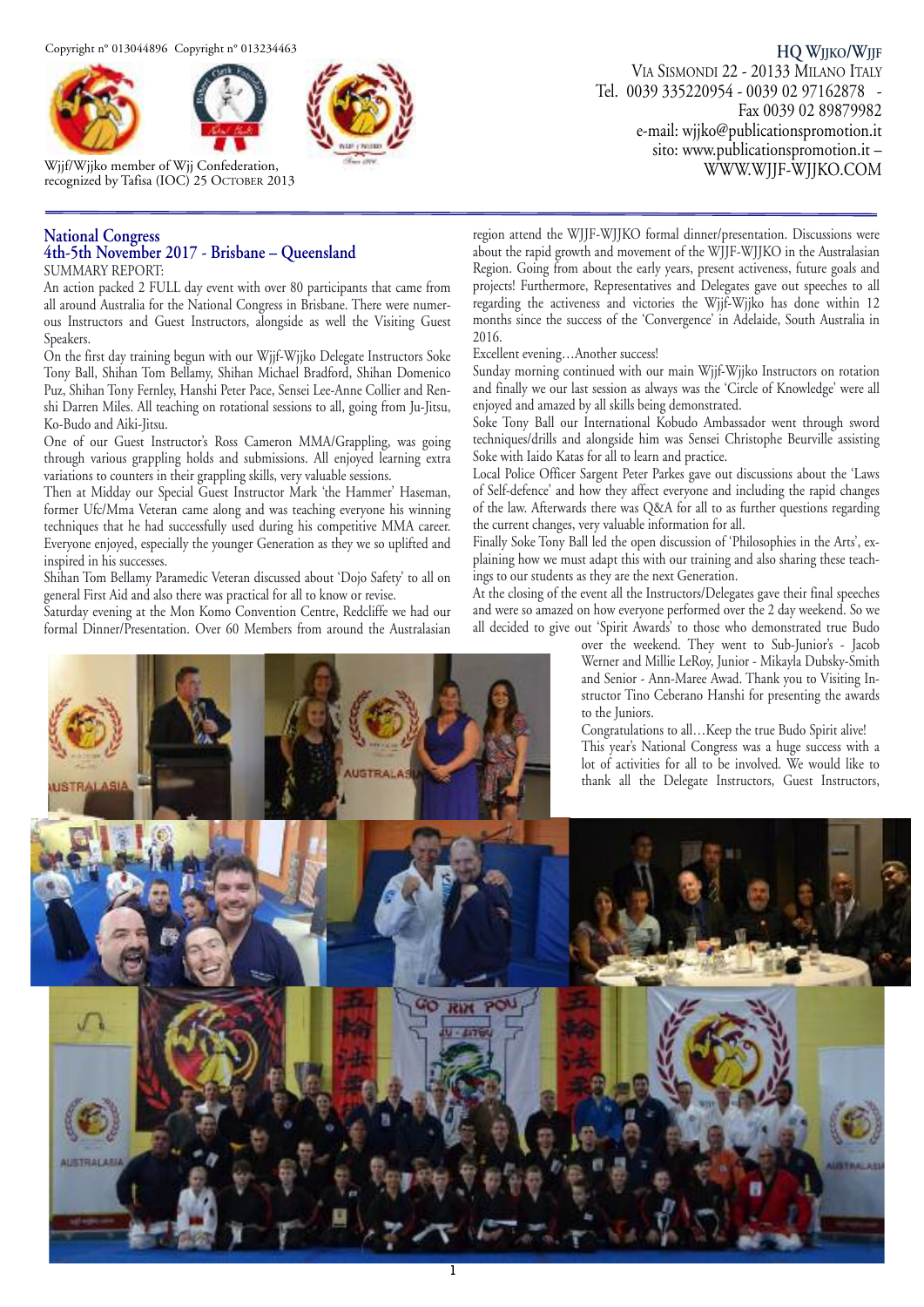



Wjjf/Wjjko member of Wjj Confederation, recognized by Tafisa (IOC) 25 OCTOBER 2013

Guest Speakers and all the participants from around Australia who attended. Also to our Wjjf-Wjjko Queensland Rep. Shihan Tom Bellamy and his Go Rin Pou members for making this event a true success!

Thank you all! See you all next year in 2018.

Yours' in Bushido,

Hanshi Peter Pace, Wjjf-Wjjko Australasia, Vice Chairman

#### **Grappling Committee Ireland**

On the 18th of November, Wjjf Ireland was proud to host a grappling seminar by Professor Antonio la Salandra.

Antonio is Wjjf-Wjjko 7th Dan, with his organisation directly affiliated via Shike Gs Bertoletti, and a 3rd Dan in BJJ; he is the Machado Academy's European representative and founder of R.a.p.i.d. fighting systems. Antonio has recently overseen the expansion of R.a.p.i.d. to a full-time centre in Los Angeles specialising in Brazilian Jiu-jitsu, close protection, fight coordination and stunt training for the movie industry.

The two-part seminar focused firstly on "spider guard" and attacking strategies; this was followed by guard passing and escapes from a variety of mount positions. The training finished with intense sparring to reinforce the techniques learned.

The event concluded with BJJ belt promotions. Master Lyle Gawley, chairman of the Ju-jitsu Ireland Grappling Committee, received his Purple Belt followed by a customary thrashing on the chest with the belts of all those attending!

Also promoted: Master Joe Kennedy, Sensei Marcus Mallon and Sensei Jordan Parr to Blue.

Several years ago, Wjjf Ireland formed a Grappling Committee tasked with improving the standard of grappling across the organisation. The committee organises regular courses, club visits and competitions. The result has been a vast improvement in the grappling competence of our members. We encourage all in the Wjjf-Wjjko family to pursue grappling training to keep your skills relevant.

We would like to thank Kai cho David Toney for organising this seminar and Professor Antonio la Salandra for helping us to realise this strategic vision.

Wjjf Ireland Grappling Committee

### **Twenty years of success**



Dear friends, With pleasure and unobstructed pride I greet you for the 20th anniversary since the opening of our Dojo "HIKARI" . It all began in the not-sodistant year 1997 when Denka Stoyanova chose the name of the SST gym ,in the city of Shumen . Since then up until now the Light of this gym does not die . We've gone through lots of obstacles and hard times and when I turn around and think of just how many students have put their trust and have gone through

#### **HQ WJJKO/WJJF**

VIA SISMONDI 22 - 20133 MILANO ITALY Tel. 0039 335220954 - 0039 02 97162878 - Fax 0039 02 89879982 e-mail: wjjko@publicationspromotion.it sito: www.publicationspromotion.it – WWW.WJJF-WJJKO.COM



this gym . Some of them are captains and sail in lands far away from here , others are professors in different institutions and some have become teachers. I may not be able to mention all of you by name, but I know that everyone has taken at least a drop of Light from our Dojo and has left the flame of his hard work on the tatami . Those amongst you who practice Ju-Jitsu with us and still have great respect , to you , the people that put their trust in us 20 years ago .

Hikari means light , enlightenment , way and everything that the Way can show us ... The Path that we all have chosen.

And in conclusion - today is a day to think, to think from every part of the World where a part of our Dojo is present - the USA , Russia , Spain , Italy , Japan , China , Israel , Germany , Serbia , Ecuador , Argentina ... I doubt I can name everything ... And some time ago we spoke with the first to come that Hikari will be in the whole world turns out I'm a good prophet !

I love each and every one of you , do not forget your first lessons lessons of honesty , tolerance , loyalty , compassion and love ! Oss

#### Shihan Kamen Radev **World Ju Jitsu Federation Kokusai Ju Jitsu Remmei Vice Chairman Europe Shihan Josef Oberhollenzer**

Verehrte Shihan, Sensei und Budoka, unglaublich wie schnell die Zeit vergeht,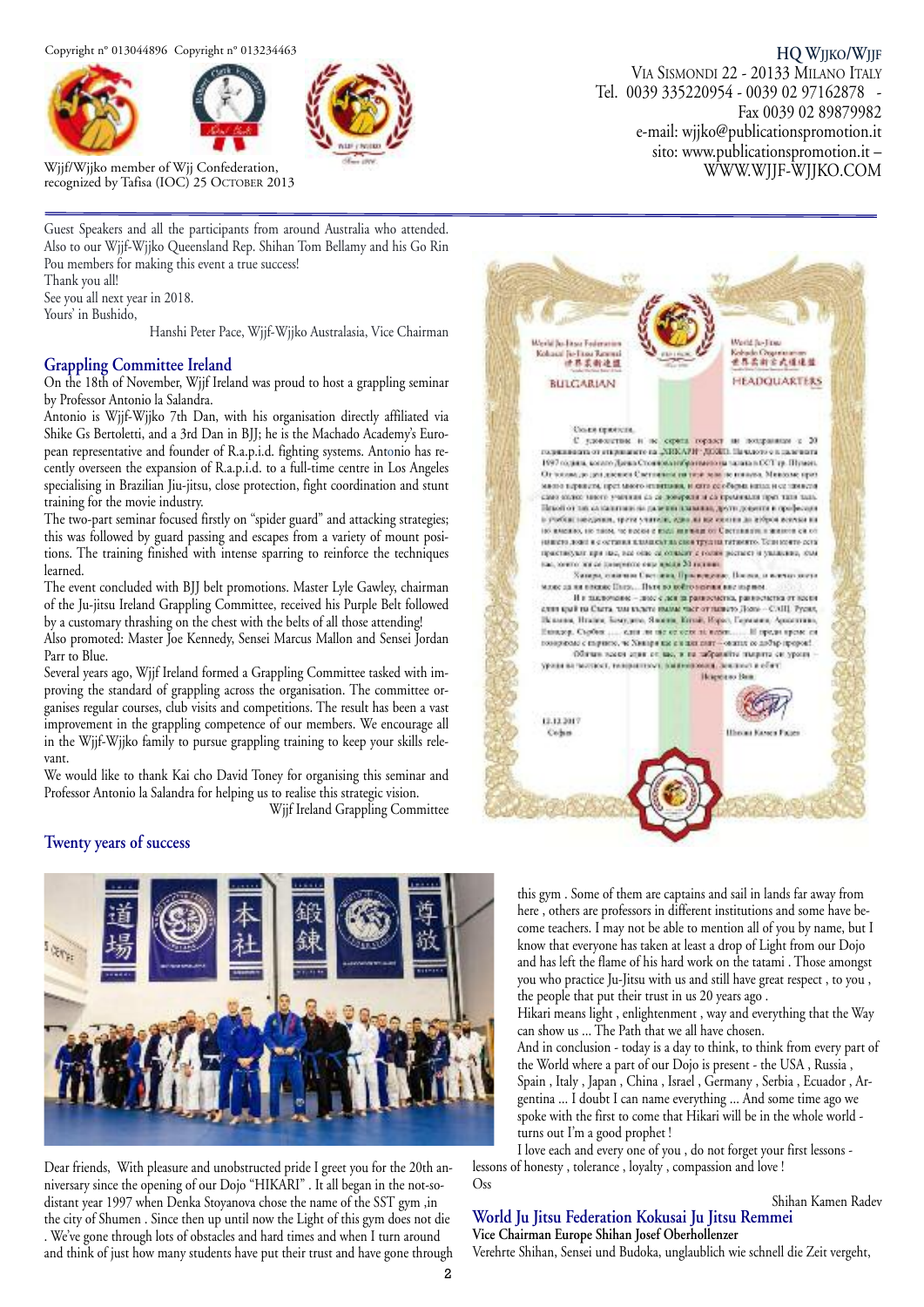



Wjjf/Wjjko member of Wjj Confederation, recognized by Tafisa (IOC) 25 OCTOBER 2013

**HQ WJJKO/WJJF** VIA SISMONDI 22 - 20133 MILANO ITALY Tel. 0039 335220954 - 0039 02 97162878 - Fax 0039 02 89879982 e-mail: wjjko@publicationspromotion.it sito: www.publicationspromotion.it – WWW.WJJF-WJJKO.COM

wenn wir alle in diesem zu Ende gehendem Jahr, versucht haben allen unseren Anforderungen gerecht zu werden, so bleiben doch viele Vorhaben,- Ideen und Wünsche offen. Beim Budo Seminar im Oktober in Schwäbisch Gmünd, wurde im kleinen Kreis über die Perspektiven der WJJF-WJJKO since 1976 gesprochen, um deren guten Ruf national und international zu festigen und weiter auszubauen. Ein gutes Nebeneinander, die Akzeptanz unterschiedlicher Ansichten, hat mit Respekt und Offenheit zu tun. Wir alle wissen, es stehen eine Menge Aufgaben an, aber das Wichtigste ist die Freude am Budo Sport zu erhalten. Nur wenn wir alle optimistisch ins neue Jahr 2018 gehen, werden sicher viele Ziele erreicht werden. Die Freude an den Budokünsten sollte unser Antrieb sein, trotz aller Widrigkeiten die ein solches Training mit sich bringt, denn Budo ist mehr als nur Sport. Wettkamperfolge vergehen, sie werden zur Erinnerung, vor allem wenn man älter wird. Graduierungen sind wichtig für Anfänger und junge Budoka um sie zu motivieren, wenn man älter wird kommt der Zeitpunkt, wo die damit verbundenen Vorteile unwichtig werden, was aber bleibt ist die Freude am Budo Sport. In diesem Sinne wünsche ich allen Budoka der WJJF-WJJKO viel Glück für das Jahr 2018

**Dear Shihan, Sensei and Budoka**, unbelievable how fast time flies while we all tried to satisfy our requirements in this year, which is coming to an end. Though many projects, ideas and wishes remain open. At the Budo Seminar in Schwäbisch Gmünd in October 2017 a small circle talked about the perspectives of the WJJF-WJJKO since 1976 in order to consolidate and expand the good reputation nationally and internationally. A good coexistence and the acceptance of different views includes respect and openness. We all know that there are a lot of tasks ahead of us, but the most important thing is to maintain the joy of Budo sports.Only if we all start the new year 2018 optimistically many goals will be achieved. Despite all the adversity that the training brings with it, the joy of the Budo arts should be our motivation, because Budo is more than just sport. Competition successes pass, they are going to be memories - especially when you get older. Graduations are important for beginners and young Budoka to motivate them. When they get older the time comes when this advantage becomes unimportant. But what remains is the joy of Budo sports

With this in mind, I wish all the Budoka of the WJJF-WJJKO good luck for the year 2018.

With best regards

**Josef Oberhollenzer** Vice Chairman Europe

#### **You never stop learning**

Minsk (Belarus) 29 November - 4 December 2017 7th International Martial Arts Games we could summarize the local organization and the North Korea inspiration from the 10 commandments that the good Moses has left

*Shike Gsb, master Alfredo Vismara, Shihan Lorenzo Milano e Master Hossein Ezzati*



us coming down from Mount Sinai: "the 7th do not steal".

We must be generous in the spirit of giving vent to so many martial arts federations. 71 countries represented, we can say 72 because, for example, Israel has been forgotten. As well as most of the acronyms present.

We were here with a purpose: the technical stage of judo/ju jitsu and the traditional demonstration.

The program of the Opening Ceremony (Friday, December 1, 2017) included, in addition to the Belarusian folkloristic ballets, in the first instance some fighting in the octagon cage,

Alfredo Vismara, well known judoka, with Lorenzo De Poli (Uke), had prepared a Koshi no kata of the school of Kito, a workhorse of the Kodokan, founded by Jigoro Kano (1860/1938) but they preferred to give up.

So Milan Lorenzo and Gsb, did a new performance: rei no kokoro = the spirit of respect; precisely, what respect with so much useless "blood ... and arena" (like the homonymous film Rouben Mamoulian with Tyrone Power, Rita Hayworth, Anthony Quinn etc.) in the presence of many children with their families?

Certainly in the East the "real" fight creates man, however ... sport should be culture, education, respect. Should it not?

An applause to the WFJ of Soke Auvo Niiniketo (Hokutoryu - Finland) who organized a free fighting tournament (a mix of judo / ju jitsu / kyokushin) with over 50 participants from 9 countries.

With a better local organization, more, at least double.

A missed opportunity, a little for everyone in this 7th International Martial Arts Games, whose vice presidency is entrusted to Dr. Paul Hoglund (Sweden) beyond the political implications in place with North Korea.

Many - too many - athletes from Arab countries, perhaps here in Minsk with the mirage of passing - we do not know how - the barriers of this last "cold curtain" and appearing in the "old Europe".

If there was a chance to learn, this was not the most suitable opportunity! **Shike Iemoto kaiji co-founder**

**Giacomo Spartaco Bertoletti**

#### **Imaf The Netherlands 40th anniversary**

Imaf The Netherlands celebrated their 40th anniversary on Sunday 5 November. The 40th Anniversary needs to be celebrated. With the direct link to Wjjf-Wjjko The Netherlands it was possible to have international masters. Dirk Klok, Hans Waning, Rolf Coolen and Donny Toebes are the board of Wjjf-Wjjko The Netherlands. The international masters are Giacomo Spartaco Bartoletti and Antonio La Salandra; from France Eric Pariset; from Belgium Guy Janssens and Wally Keuter from the Netherlands.

Dirk Klok as Chariman of IMAF The Netherlands officially opened the 40th anniversary Budo Day. There were a lot of foreign guests, guests of honour and

more than 100 participants. Jens Fricke of IMAF-Europe and IMAF Branche

*Alfredo Vismara, Lorenzo De Poli (Uke), Milano Lorenzo and Gsb*



**TERNATIONAL MART AL ARTS GAM** MNSK 2017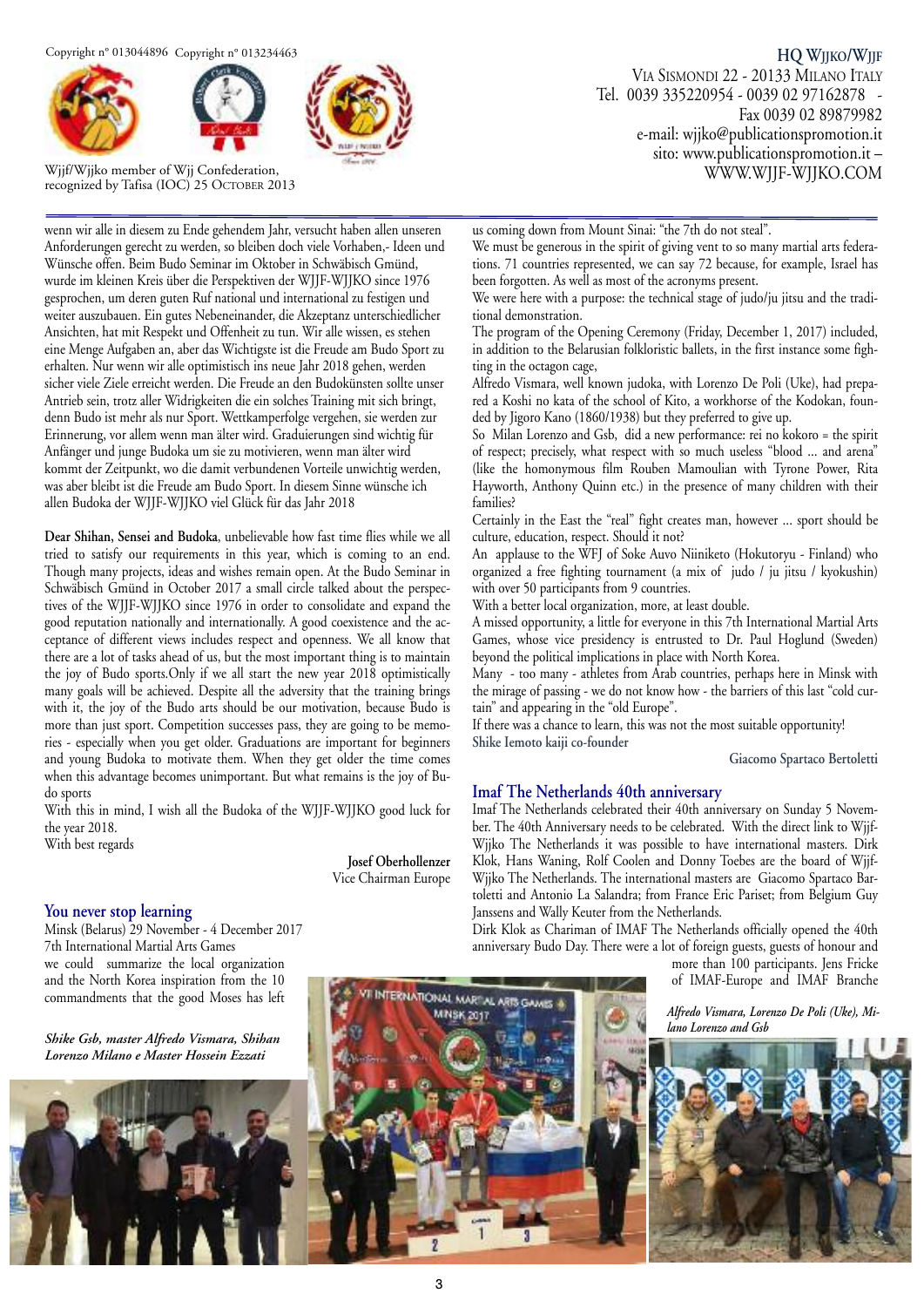Copyright n° 013044896 Copyright n° 013234463





Wjjf/Wjjko member of Wjj Confederation, recognized by Tafisa (IOC) 25 OCTOBER 2013



**HQ WJJKO/WJJF** VIA SISMONDI 22 - 20133 MILANO ITALY Tel. 0039 335220954 - 0039 02 97162878 - Fax 0039 02 89879982 e-mail: wjjko@publicationspromotion.it sito: www.publicationspromotion.it – WWW.WJJF-WJJKO.COM



Germany did the greeting ceremony.

It was possible to practice Budo on three tatami of one's own choice for Aiki Jutsu by Giacomo Spartaco Bertoletti and Lorenzo Milano; Jiu-Jitsu/Judo/Rapid System by Antonio La Salandra; Jiu-Jitsu by Eric Pariset and Karate by Guy Janssens. Wally Keuter gave an impressive Kobudo Training session.

After the first part of training the official part took place. Wally Keuter received his promotion for 7the Dan Karate from Jaap Korzelius. Jens Fricke received the certificate for Senior Master Teacher. The members that are at IMAF The Netherlands from the start in 1976 received the status "Member of Honour". André La Capitaine and Jan van Willigen received the certificate for forefather and founder of IMAF The Netherlands. Rolf Coolen, Dirk Klok and Donny Toebes are the Board of IMAF The Netherlands. They received a reward for all the work they do for IMAF The Netherlands and the promotion of Budo.

After the ceremony a very impressive demo by Giacomo Spartaco Bertoletti in the form of a Ken jitsu-kata took place.

After an intensive day of training, connecting and enjoying the beauty of Budo the anniversary training was closed by Dirk Klok. Dirk Klok addressed the goal of IMAF The Netherlands and WJJF-WJJKO The Netherlands of opening the world of Budo for everyone in a respectful and approachable manner.

The 40th Anniversary Budo Day was a great event, it is great to see how Budo lives in The Netherlands. The commitment and positive energy of the Board of IMAF-Netherlands ensures the future of IMAF The Netherlands and WJJF-WJJKO The Netherlands.

As board of IMAF The Netherlands we would like to thank all the participants, teachers and guests for making the 40th anniversary a great event in the history of IMAF The Netherlands.

#### **Announcing Usjjf's Newest Partner Org..**

Dear Colleagues, We are Pleased to Announce that the *American Ju-Jitsu Association (Aja)* is now Partnered with the *United States J-Jitsu ®* **(Usjjf)**..!! AJA Members are now eligible to compete in Usjjf Championships & Usjjf Training Events..!!



W e l c o m e Aboard..!! Mutual Support with Mutual Respect..!! Best Regards, Bruce R. Bethers, President, Usjjf, www.usjjf.org

#### **Usjjf Advanced Training Seminar in New Mexico..!!**

Dear Colleagues, I am pleased to share this Photo Report of our recent Advanced Training Seminar conducted by Dr. Andrew Yiannakis and myself in New Mexico..!!

It was a Great Pleasure to visit Sensei Yiannakis' School to learn and share some techniques with his students.

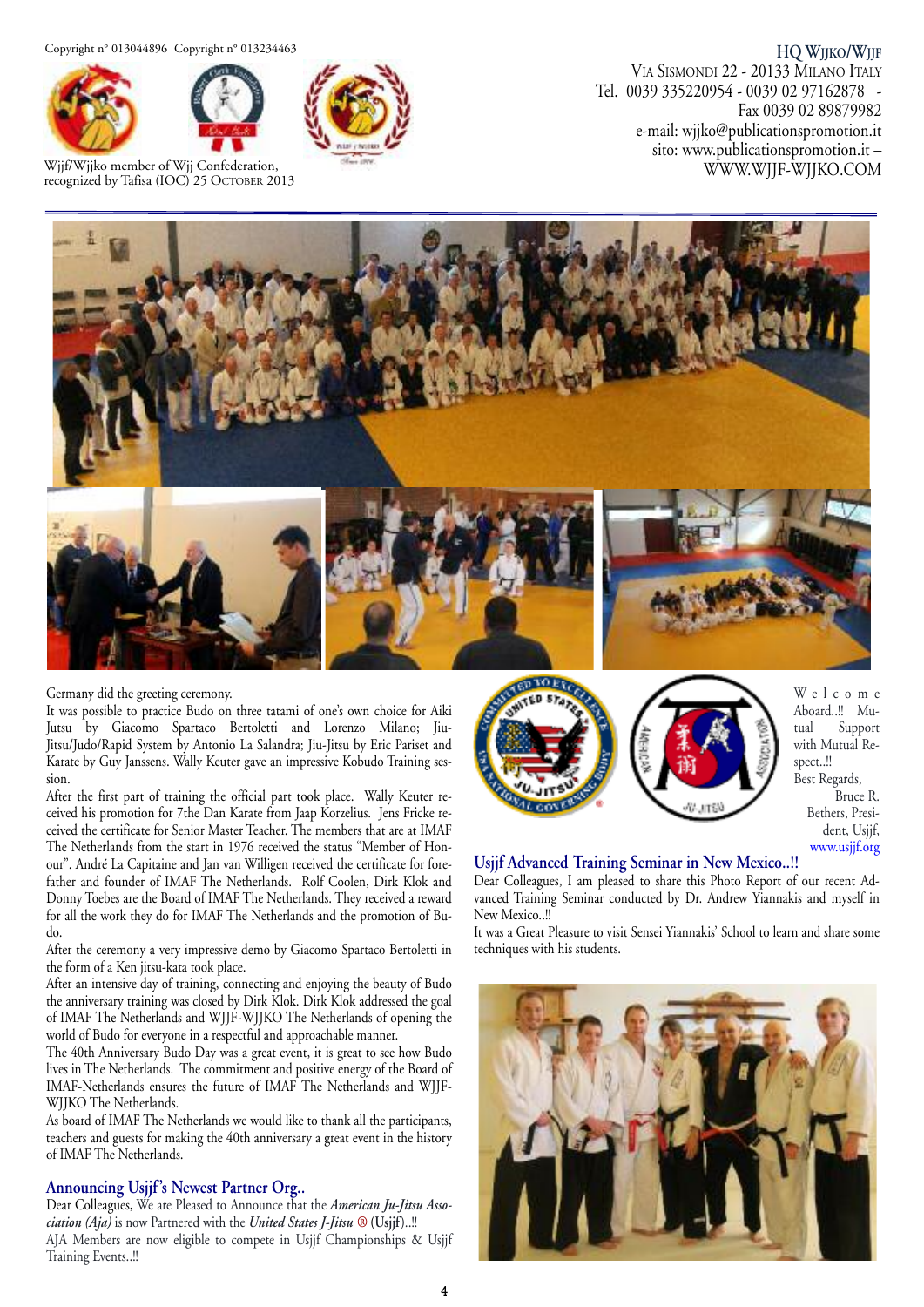Copyright n° 013044896 Copyright n° 013234463





Wjjf/Wjjko member of Wjj Confederation, recognized by Tafisa (IOC) 25 OCTOBER 2013



**HQ WJJKO/WJJF** VIA SISMONDI 22 - 20133 MILANO ITALY Tel. 0039 335220954 - 0039 02 97162878 - Fax 0039 02 89879982 e-mail: wjjko@publicationspromotion.it sito: www.publicationspromotion.it – WWW.WJJF-WJJKO.COM

> During this time Shihan Ernesto and his delegates Carlos and Yasser worked hard, training under Kaicho Toney and gaining experience teaching in various Ireland clubs. We would hope that this formal link will further assist great growth and development within the country and that our relationship with the group will go from strength to

> Now are Cuban brothers are firmly in our fold and we look forward to what 2018 can

> > Anne Toney Wjjf Ireland, The Dojo





Best Regards,

Bruce R. Bethers, President, Usjjf www.usjjf.org, Wjjf-Wjjko Chairman for North America

#### **'Para atras ni para coger impulse'**

*(Never go backwards – not even to gain momentum)* We are delighted to announce - after negotiations on behalf of our group in Cuba – we have secured permission from Shike Bertoletti, and head office at WJJF-WJJKO, to directly affiliate the Cuban representative via our own organisation in Ireland.

Cuba owes a great debt of gratitude to both Shike Bertoletti and Shihan Angelo Balconi who should be highly commended for their 17 plus years in working in this country and helping to build the Federation and train and appoint the head of country Ernesto Camilo Hechavarria Reyna.

This new alliance, with Kaicho David Toney, will provide authentication for 'WJJKF Cuba', as they are named – and allows them the support of the larger, more developed Federation in Ireland, with a direct link to WJJF-WJJKO 1976. I believe we have 'earned the right' – if you can use these words! - to take this group into our arms. Our federation raised partial funds, along with Shike Bertoletti to allow their representatives to attend the 40<sup>th</sup> Congress in Rome. Prior to this - back in 2015 we hosted their representatives generously for 3 months, following the WJJF-WJJKO Congress in Ireland. Unforeseen difficulties with finance and visa meant that they unfortunately missed the congress itself – but hey, 'If you can find ways, without any obstacles – it probably leads nowhere' Che Guevarra





strength.

bring!

**CERTIFICATE OF APPOINTMENT** 

To all who shall see these present greetings, let it be known that:

Ernesto Camilo Hechavarria Reyna



**Having been inducted into the** 

World Ju Jitsu Federation (Ireland) & World Ju Jitsu Kobudo Organisation

and showing outstanding ability, dedication and leadership in the field of martial arts has **been appointed:** 

> **NATIONAL EXAMINER FOR KYU AND UP TO SHODAN GRADE \$1'**

> > **COUNTRY REPRESENTATIVE FOR CUBA**

Subcontracted by WJJF Ireland, affiliated to WJJF-WJJKO 1976 and with all the rights and privileges thereunto appertaining.

In witness whereof this certificate is issued and signed by: President for WJJF Ireland, Kai cho David Toney, 8th Dan

 $I$  (Shallow)  $&$  Co-Chairman of WJJF-WJJKO 1976.

------NAME: Ernesto C.H. Reyna REGION: CUBA COUNTRY: Cuba EXPIRATION: Apr 2018------

WIJE IRELAND HEADOUARTERS: THE DOIO 1C WOODSIDE INDUSTRIAL ESTATE WOODSIDE RO. BALLYMENA BT42 4Q. Jujitsuireland.com thedojo.uk.cor



In co-operation with

**Jemoto Kajij** 

**GIACOMO SPARTACO BERTOLETTI** SHIKE AND INTERNATIONAL PRESIDENT